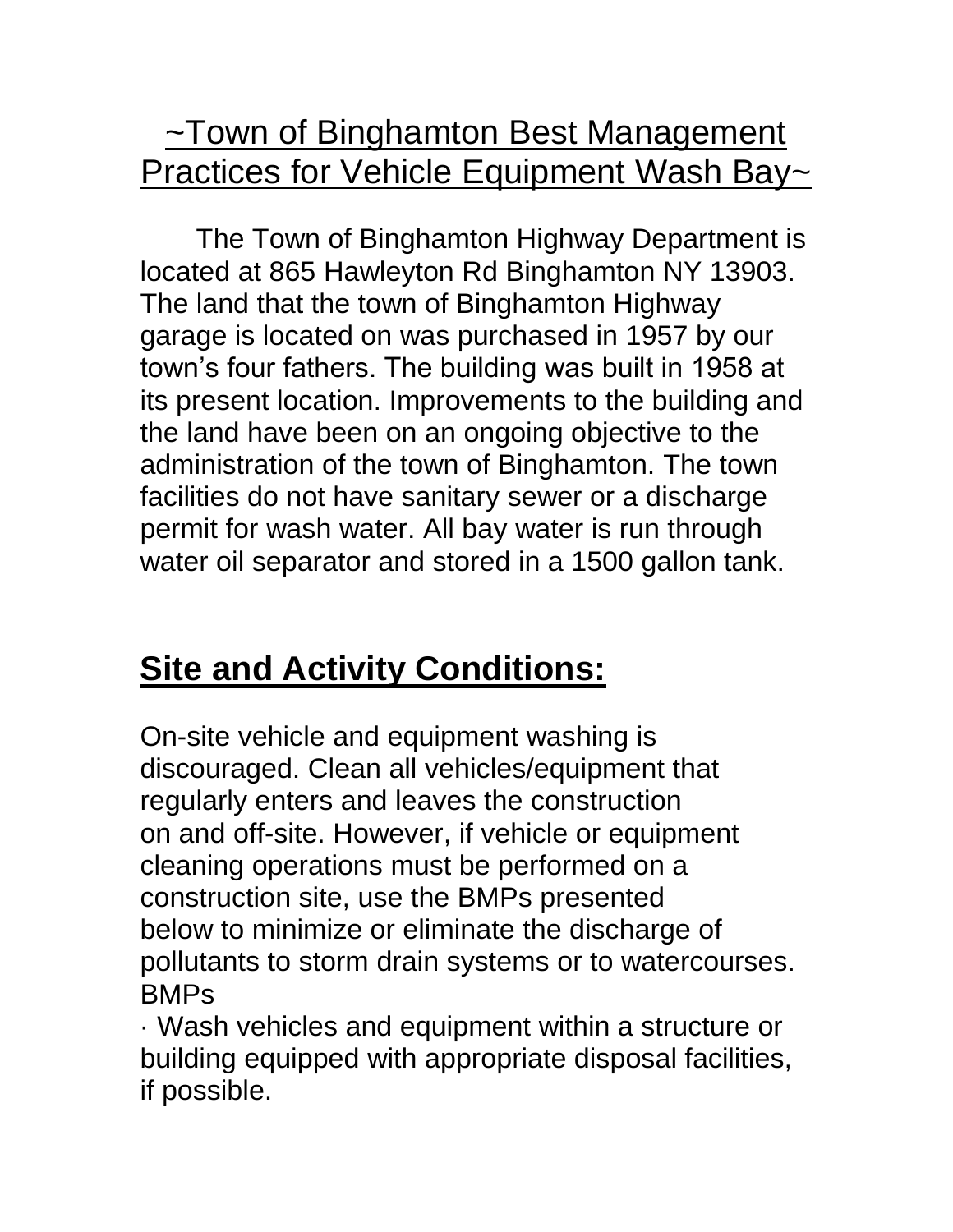· When vehicle and equipment washing must occur onsite and outside, the outside cleaning area should have the following characteristics, and should be arranged with the Engineer or CRM:

- Located away from storm drain inlets, drainage facilities, or watercourses;

- Paved with concrete or asphalt and bermed to contain wash waters and to prevent run-on and runoff;

- Configured with a sump to allow collection and disposal of wash water;

- Wash waters should not be discharged to storm drains or watercourses; and,

- Used only when necessary.

· Cleaning of vehicles and equipment with soap, solvents or steam should not occur on the project site unless wastes are fully contained and disposed of properly outside the highway right-of-way.

· The use of diesel for vehicle and equipment cleaning is prohibited.

· Vehicle and equipment wash water should be contained for percolation or evaporative drying away from storm drain inlets or watercourses and should not be discharged within the highway right-of-way. Apply sediment control BMPs if applicable when cleaning vehicles/equipment with water:

- Use as little water as possible. High pressure sprayers may use less water than a hose, and should be considered; and,

- Use positive shutoff valve to minimize water usage.